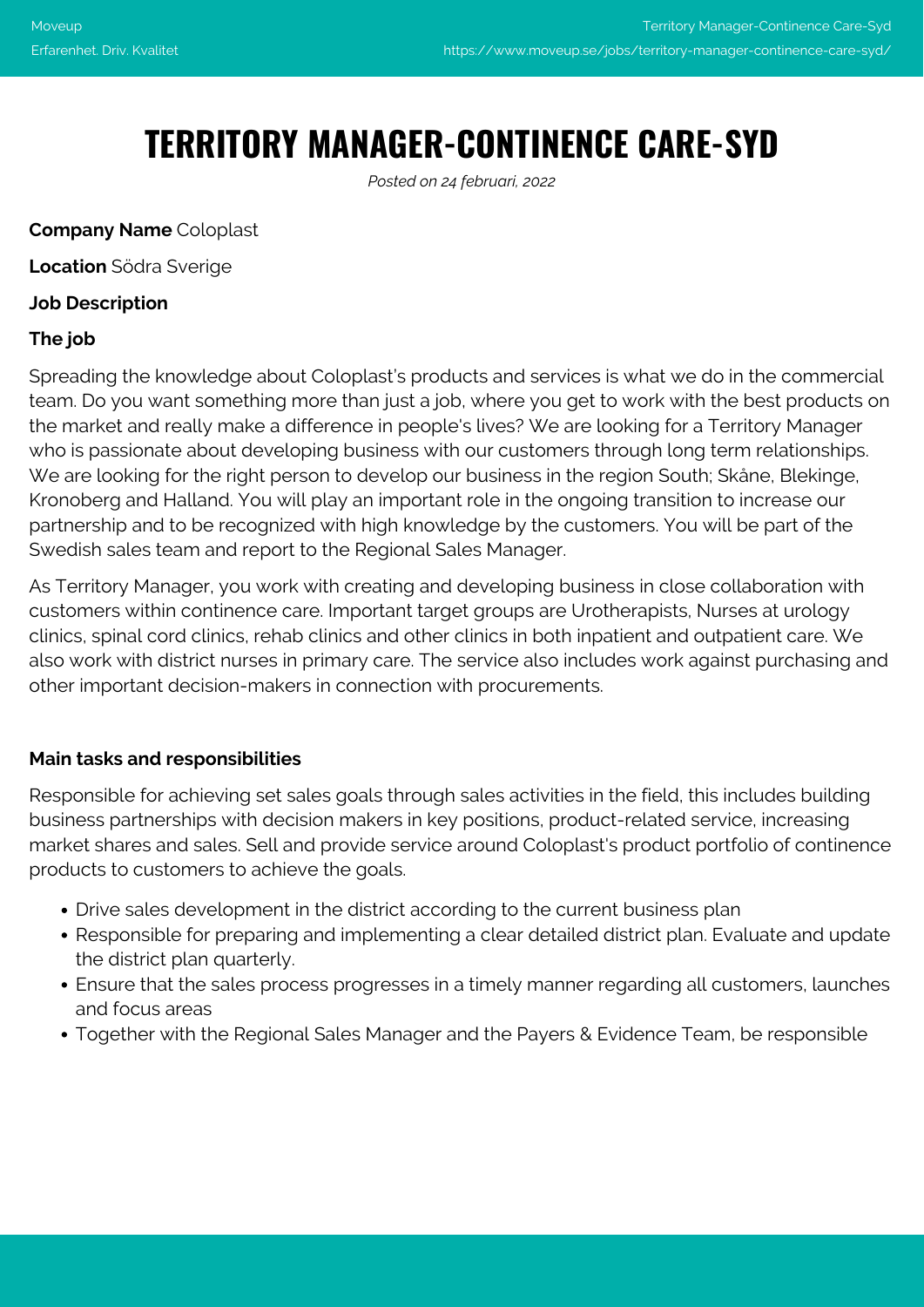for the procurement work in the region

Plan and carry out training for health care professionals and end users, alone or together with the responsible care professionals.

### **What we offer**

You get the opportunity to work in an important therapy area at a successful and growing company that provides products, which make life significantly easier and smoother for the user. Coloplast is a market leading MedTech company with a high rate of innovation, where good service spirit is natural and a must. You have great freedom under the responsibility to plan and set up your work for you to achieve your set goals. We offer market-based salary and benefits, health contribution, insurances, flexible working hours etc.

# **Professional Competencies**

We are looking for a successful Salesperson with a genuine interest in patients and healthcare. You must be passionate about helping patients and healthcare with their challenges by delivering perceived added value. At the same time, it is important that you focus on what provides clear business benefits and sales for Coloplast. Procurement and procurement work are crucial for suppliers in today's healthcare and therefore it is important to continue to focus on this.

- Academic education, preferably a nursing degree or relevant work experience
- Experience from successful sales within healthcare
- Ambitious on behalf of the business and passionate about raising the bar
- High ability of collaboration and flexibility
- Well organized and structured. Ability to plan and execute own work.
- Energetic with a 'can-do' attitude
- Identifies with Coloplast Vision, Mission and Values
- Driving license
- Good knowledge of Microsoft Office applications incl. Word, Excel, and PowerPoint as well as CRM systems
- Excellent skills in Swedish and able to communicate in English

You will be expected to travel and stay overnight on occasional basis.

Preferable residence within the district.